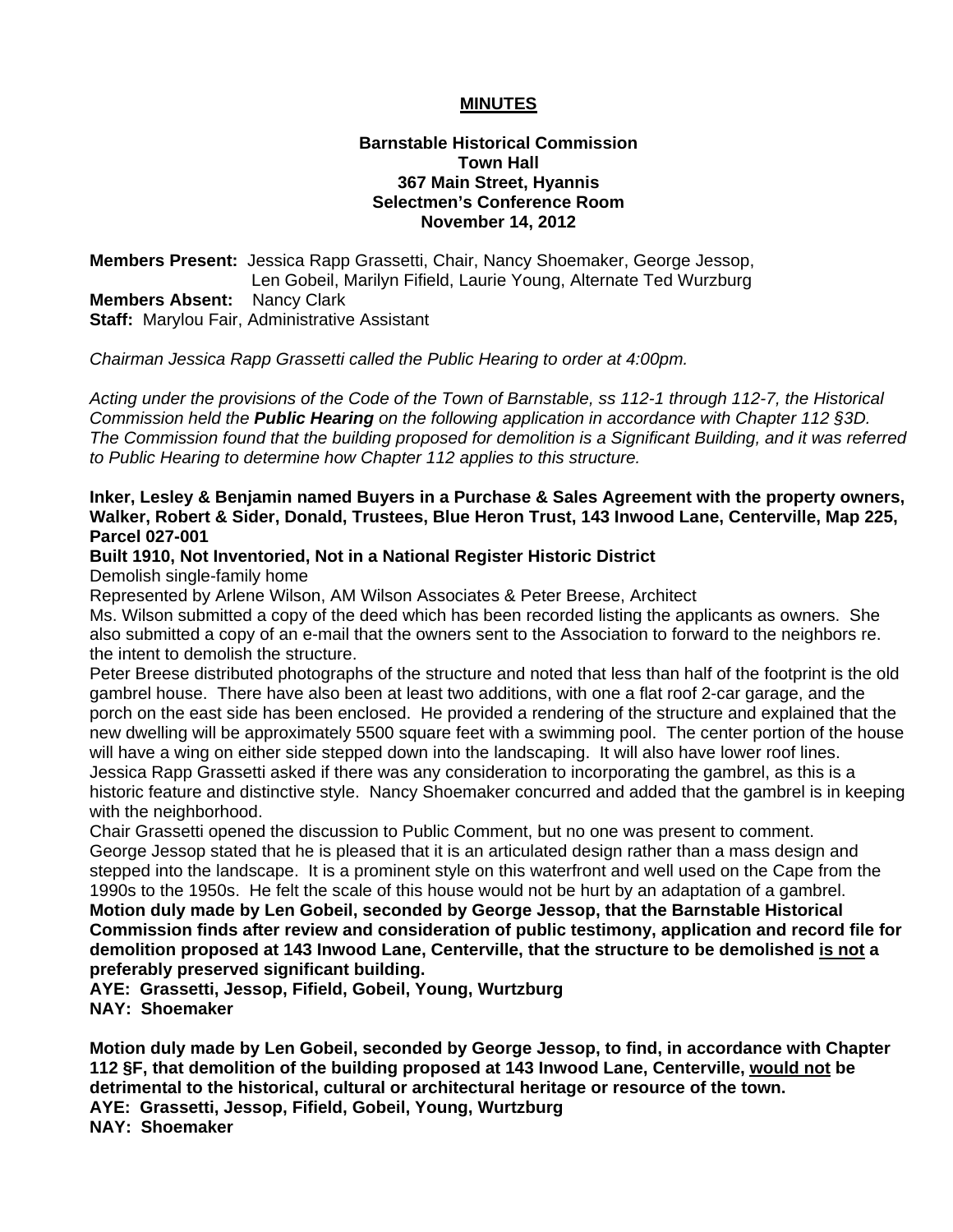*Acting under the provisions of the Code of the Town of Barnstable, ss 112-1 through 112-7, the Historical Commission held an initial hearing on the following application(s):* 

# **Notices of Intent to File a Permit to Demolish**:

Pursuant to Chapter 112, § 3D of the Town of Barnstable Code, the BHC is to determine whether the structure proposed for demolition is a Significant Building in accordance with the Definition set forth in Chapter 112, § 2.

# **Cape Cod Hospital, 8 Park Street, Hyannis, Map 342, Parcel 008 Built c.1900, Not Inventoried, Not in a National Register District**

Demolish building

Represented by Attorney Eliza Cox

Attorney Cox stated that the applicant is seeking an initial determination of whether the structure is significant. The demolition is necessary for the expansion of the Cape Cod Hospital Emergency Center which was last expanded in 1992. The structure is not within any historic district, is not listed as a contributing building, nor is there an inventory on file with the Mass. Historical Commission (MHC). This project went before the Cape Cod Commission due to the size of the expansion, and in reviewing this structure staff noted that most of the architectural details have been removed. MHC was also notified, and their determination was that the demolition is unlikely to affect significant historic or archaeological resources.

George Jessop commented that the building itself is a typical cottage and has been significantly altered. The shed dormer is not appropriate for its architecture, and the building is not of any significant style. **Motion duly made by George Jessop, seconded by Len Gobeil, that, in accordance with Chapter 112 § 3D, the Barnstable Historical Commission Does Not Find the building to be demolished at 8 Park Street, Hyannis, is a Significant Building in accordance with the definition in Chapter 112 § 2B. So Voted Unanimously**

# **Hibbard Land Trust, LLC, 239 Iyannough Road/Rte 28, Hyannis, Map 328, Parcel 206 Built c.1920, Not Inventoried, Not in a National Register District**

Demolish single unit within multi-unit complex

Represented by Attorney Jeffrey Ford

Attorney Ford stated that this building is not listed on the National or State Register, nor is there an Inventory Form B on file with the Mass. Historical Commission. The owner is unaware of any historical event that may have taken place here and believes there are no architectural features. The proposal is to remove the building per this application along with one other that was built in the 1960s.

George Jessop commented that this particular building has shown use through he ages and removal is appropriate.

Nancy Shoemaker stated that the hip roof is great and the shingles below one window, but other than these features there is nothing significant.

**Motion duly made by Laurie Young, seconded by Len Gobeil, that, in accordance with Chapter 112 § 3D, the Barnstable Historical Commission Does Not Find the building to be demolished at 239 Iyannough Road/Rte 28, Hyannis, a Significant Building in accordance with the definition in Chapter 112 § 2B.** 

**So Voted Unanimously**

**Kaschuluk, Jeffrey, named buyer in a Purchase & Sales Agreement with Owners, JNJ Realty Trust, 58 Wianno Avenue, Osterville, Map 141, Parcel 003** 

**Built 1869, Inventoried, Not in a National Register District** 

Relocate single-family home & guest cottage on same parcel

Represented by Gordon Clark, Northside Design & Jeffrey Kaschuluk

Mr. Clark stated that they wish to relocate the existing structures on the existing property. They intend to demolish the attached garage and connector but keep the porch. Chair Grassetti confirmed that the building will be rotated and put on a new foundation.

George Jessop commented that he believes the portions of the building proposed to be demolished are not significant, but the home itself is.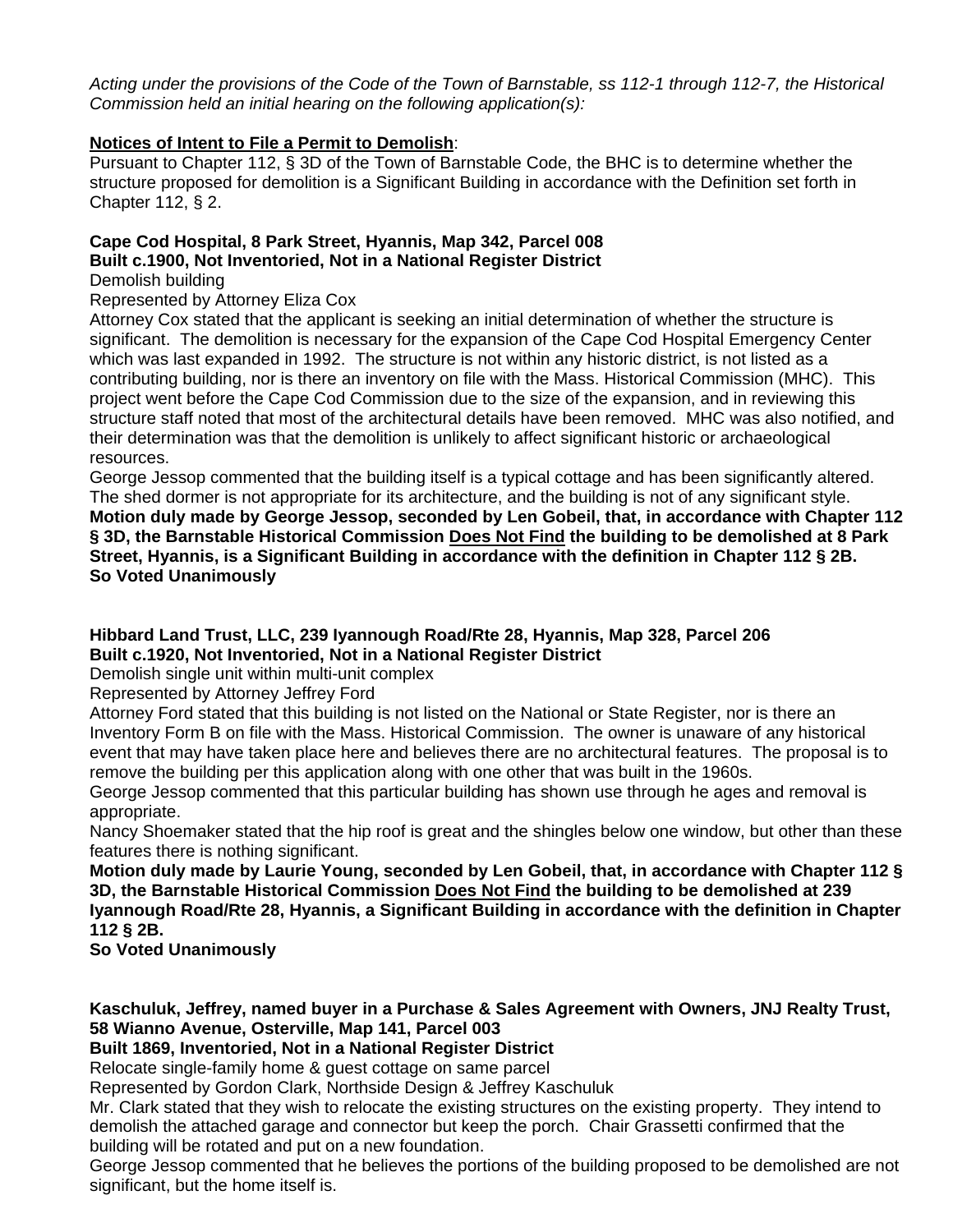Laurie Young stated that she would like to see this go to Public Hearing, as this is a centrally located building, and she would like the village of Osterville to be informed, especially since this involves bringing two other properties onto this same lot.

**After discussion, Motion was duly made by Nancy Shoemaker, seconded by Len Gobeil, that, in accordance with Chapter 112 § 3D, the Barnstable Historical Commission Does Not Find the portions of the building to be demolished (garage, connector and foundation under the house) at 58 Wianno Avenue, Osterville, represent a Significant Building in accordance with the definition in Chapter 112 § 2B.** 

**AYE: Grassetti, Shoemaker, Fifield, Jessop, Gobeil, Wurzburg NAY: Young**

#### **Kaschuluk, Jeffrey, 271 Wianno Avenue, Osterville, Map 140, Parcel 128 Built 1886, Inventoried, Not in a National Register District**

Relocate single-family home & guest cottage to 58 Wianno Avenue

Represented by Gordon Clark, Northside Design & Jeffrey Kaschuluk

Mr. Clark stated that they wish to demolish the rearmost portion of the house, remove the front porch and relocate the dwelling on 58 Wianno Avenue with the gable end of the house facing Wianno Ave. to duplicate the existing structure on this lot. Nancy Shoemaker asked when the rear addition was built and Mr. Kaschuluk indicated that he believes it was added in the 1960s. He stated that this Commission has already reviewed the demolition of the rear addition and found it not significant.

Jessica Rapp Grassetti asked why there was no interest in moving the porch which features Tallman stonework, and Marilyn Fifield noted its importance on the Commission's Inventory form for the property. Gordon Clark replied that it would be difficult to retain the porch in the move, and it would interfere with the required setback on the lot. Chair Grassetti noted that this Commission has found this structure significant historically as well as architecturally, and a public hearing was held previously.

Mr. Kaschuluk commented that he is looking to save and rejuvenate an old house. He appreciates the stone porch comment, but believes it is nearly impossible to move the house with the stonework or to try and replace it once on the new lot. In addition, the dwelling that will be relocated at 58 Wianno Avenue does not have a porch.

George Jessop stated that the idea of moving this building onto 58 Wianno Avenue provides a nice complement to the current building, and he believes the relocation should be permitted.

**Motion duly made by Nancy Shoemaker, seconded by Len Gobeil, that, in accordance with Chapter 112 § 3D, the Barnstable Historical Commission Does Not Find the portions of the building to be demolished (porch, foundation under the house) at 271 Wianno Avenue, Osterville, represent a Significant Building in accordance with the definition in Chapter 112 § 2B AYE: Shoemaker, Jessop, Gobeil, Wurzburg** 

**NAY: Grassetti, Fifield, Young** 

# **DISCUSSION**

# **Massachusetts Civil War Sesquicentennial Commission Memorial Project**

Massachusetts Historical Commission announced a statewide effort to commemorate the 150<sup>th</sup> anniversary of the Civil War. Len Gobeil reported that he is currently researching the many boulders and monuments throughout the town for the Town Manager, and he hopes to have a report for the Commission soon. He believes this is a great opportunity to work with the schools and teachers to look into our Civil War historic sites. He will reach out to the Barnstable High School history department and report back at the January 15, 2013, meeting.

# **CPA Update**

Marilyn Fifield reported that the CPC approved \$275,000 in CPA funds for the West Parish restoration project and will consider CPA funding for the Cahoon Museum, and expressed concern with committing such large grants of the Town's CPA funds to historic properties that are not Town-owned while so many Town-owned historic properties need attention and funding. A motion was made by Laurie Young,